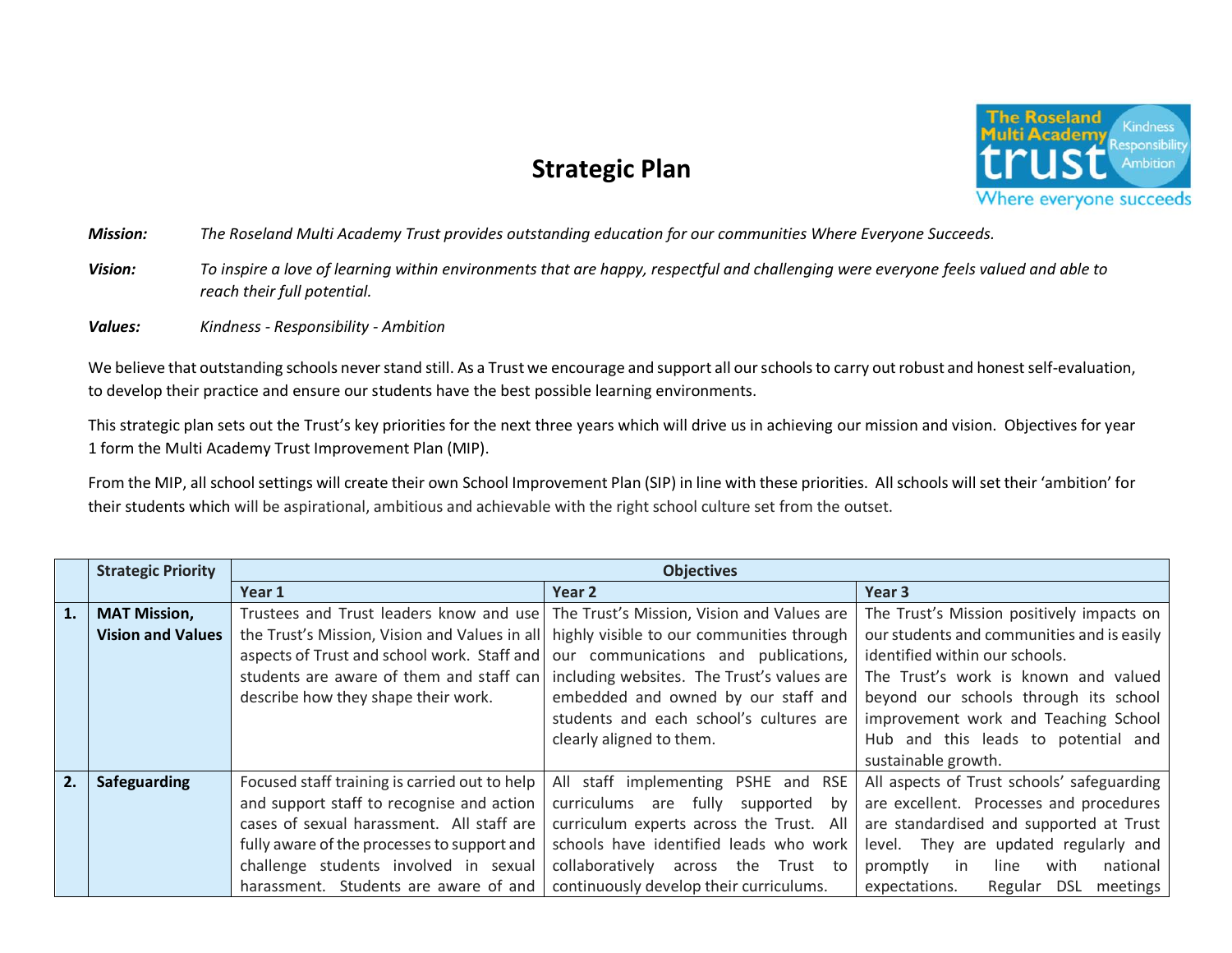|    |                                       | feel<br>using reporting channels and<br>confident in reporting incidents and<br>Actions against reported<br>concerns.<br>incidents are fully recorded and processes<br>reviewed against feedback. Students feed<br>back that they feel safe in school and know<br>who they can get support or help from. All<br>schools are developing their PSHE and RSE<br>curriculums and delivery to students. All<br>new staff to the Trust are inducted<br>effectively in safeguarding. | Students continue to feel safe in their<br>schools and speak highly of both PSHE and<br>RSE lessons. Their subject knowledge is<br>excellent and they can feedback what they<br>are learning.                                                                                                                                          | ensure robust policies and quality training<br>and updates are in place and for all staff.                                                                                                                                                                                                                                                               |
|----|---------------------------------------|-------------------------------------------------------------------------------------------------------------------------------------------------------------------------------------------------------------------------------------------------------------------------------------------------------------------------------------------------------------------------------------------------------------------------------------------------------------------------------|----------------------------------------------------------------------------------------------------------------------------------------------------------------------------------------------------------------------------------------------------------------------------------------------------------------------------------------|----------------------------------------------------------------------------------------------------------------------------------------------------------------------------------------------------------------------------------------------------------------------------------------------------------------------------------------------------------|
| 3. | <b>Outcomes</b>                       | All outcomes at all key stages are above<br>the national average. Regular monitoring<br>ensures any gaps are identified and actions<br>are put in place to close these gaps.                                                                                                                                                                                                                                                                                                  | All students are making excellent progress<br>towards their targets as teaching is high<br>quality and students are thriving. Gaps<br>such as PP and SEND have closed and are<br>close/in line with others.                                                                                                                            | All outcomes are well above national<br>average and most are in the upper quartile<br>All students benefit from<br>nationally.<br>interventions which are embedded in<br>teaching routines. Students flourish in all<br>schools in the Trust.                                                                                                            |
| 4. | Professional<br><b>Development</b>    | Lead The Roseland Way is developed<br>further in response to specific Trust needs.                                                                                                                                                                                                                                                                                                                                                                                            | All schools have planned in advance their<br>CPD expenditure that links to both the MIP<br>and their SIP. Staff that have completed<br>middle and senior leadership courses are<br>now embarking on NPQ qualifications.                                                                                                                | Investment in CPD is impactful across the<br>Trust. A Trust wide spreadsheet identifies<br>staffing CPD and leaders use experts to<br>train and lead on Trust and school based<br>initiatives.                                                                                                                                                           |
| 5. | <b>Quality of</b><br><b>Education</b> | All specialist staff can talk fluently about<br>curriculum design and the research/<br>rationale/ concepts which underpin their<br>curriculums. They have carried out their<br>own research that substantiates their<br>Learning Journeys.                                                                                                                                                                                                                                    | Students can talk about their learning, why<br>it is important to know what they are<br>learning and how it fits into the journey.<br>Students are able to recall the key building<br>blocks in the subjects they are learning as<br>teachers have used the best techniques to<br>ensure that their students retain this<br>knowledge. | The implementation of the curriculum is<br>having visible positive impacts on students<br>learning. Outcomes are in the top quartile<br>nationally. Gaps have closed and SEND<br>and disadvantaged students are in line<br>with their peers.<br>The curriculum is<br>constantly under review and evaluations<br>are being used to strengthen it further. |
| 6. | Governance                            | Trustees are fully aware of Trust priorities<br>and success criteria. Local monitoring<br>committees are recruited and trained in<br>their role by Trustees and executive<br>leaders. Trustees are experts on each<br>school setting and can support fully the<br>inspection process.                                                                                                                                                                                         | Local Monitoring Governors are secure in<br>their roles, and the work of these<br>Committees is providing positive challenge<br>to their school leaders. Communication<br>between Local Monitoring Committees<br>and the Trust Board is clear and effective.                                                                           | Monitoring and self-evaluation is enabling<br>continuing school improvement. Trustees'<br>reports contain significant challenge and<br>impact on in-school action planning.<br>Succession planning and rotation of roles<br>exists at both local and Board level.                                                                                        |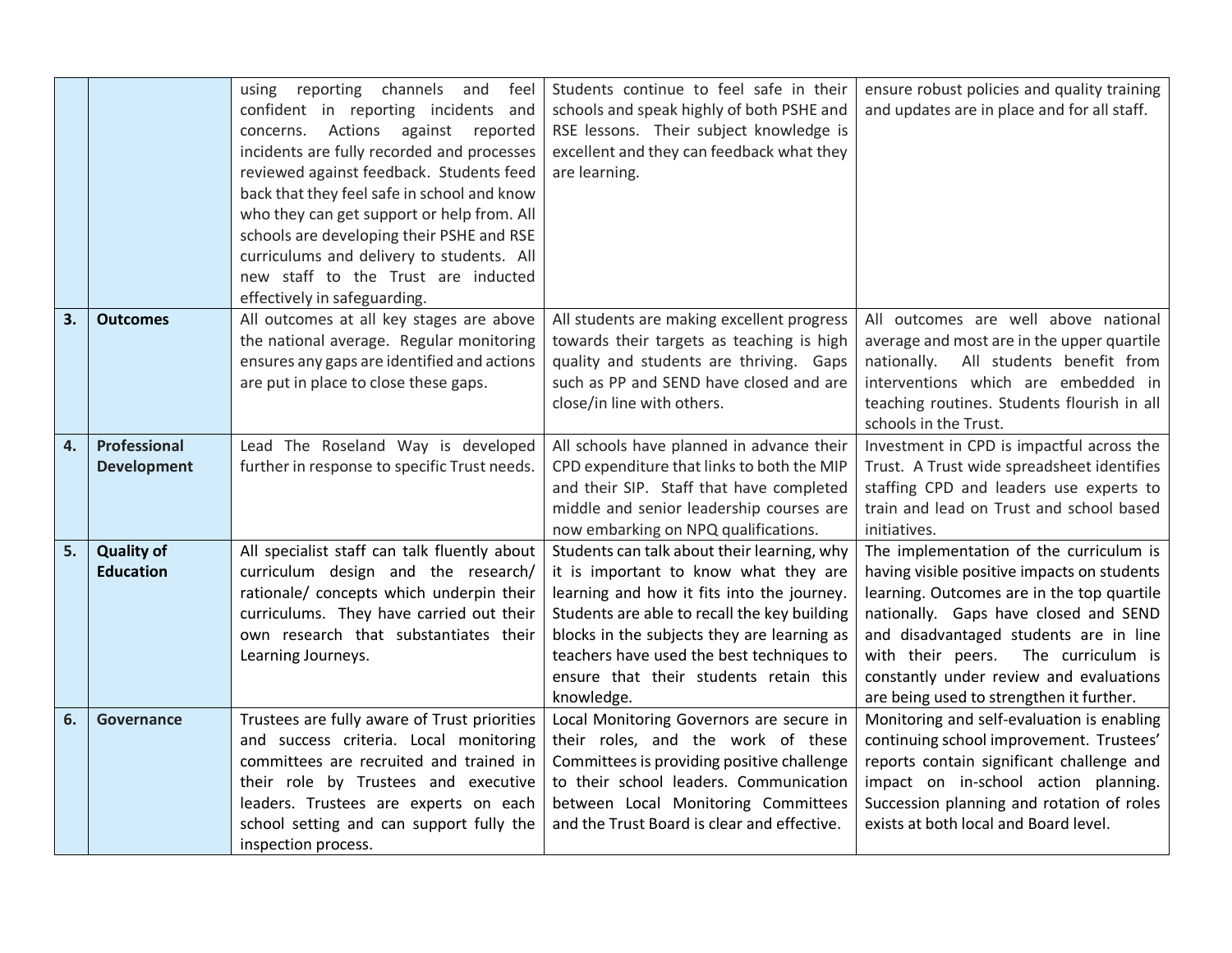## **Multi Academy Trust Improvement Plan (MIP) 2021-22**

| Link to<br><b>Strategic</b><br><b>Priority</b> | <b>Objectives</b>                                                                                                                                                                                                                                                                                                                                                                                                                                                                           | <b>Actions to</b><br><b>Monitor &amp; Evaluate</b>                                                          | <b>Resources</b>                                                                                             | <b>Success Criteria (RAG)</b>                                                                                                                                                                                                                                                                                                                                                                                                                                | <b>Evidence to Date</b> |
|------------------------------------------------|---------------------------------------------------------------------------------------------------------------------------------------------------------------------------------------------------------------------------------------------------------------------------------------------------------------------------------------------------------------------------------------------------------------------------------------------------------------------------------------------|-------------------------------------------------------------------------------------------------------------|--------------------------------------------------------------------------------------------------------------|--------------------------------------------------------------------------------------------------------------------------------------------------------------------------------------------------------------------------------------------------------------------------------------------------------------------------------------------------------------------------------------------------------------------------------------------------------------|-------------------------|
| 3.                                             | Outcomes at all key stages will be well<br>above the national average for all<br>student groups.<br>Focused attention on all groups of<br>disadvantaged students, including<br>SEND, ensuring that high quality,<br>research-informed interventions are<br>put in place to enable these students to<br>progress positively and sustainably.<br>Particular attention will also focus on<br>attendance of groups to ensure they<br>are in line with all students and any<br>gaps are closing. | MIP day<br>SIP visits<br>Learning walks<br>Data captures and<br>actions<br>CEO Report to<br><b>Trustees</b> | Pupil Premium Plan<br>spend<br>Pupil Premium school<br>action plan<br>SEND spend and plan<br>Data Dashboards | All schools are well above/top<br>quartile for each key stage.<br>Disadvantage gaps have<br>significantly closed and/or are in<br>line with all others.<br>Attendance is high in all school<br>settings and persistent absence is<br>low. Specific group attendance is<br>either in line or actions are<br>showing a decrease in gaps.                                                                                                                       |                         |
| 4.                                             | CPD across the Trust and schools is<br>coherently planned to ensure that<br>improvement targets are on track. This<br>will include development of Lead The<br>Roseland Way by the Executive<br>Leadership Team, strategically planned<br>investment in the new NPQs, and other<br>high quality CPD opportunities region-<br>wide and nationwide.                                                                                                                                            | Staff attendance,<br>feedback and<br>completion.<br>MIP/SIP feedback<br>CEO Report to<br>Trustees           | Identified costs from<br>each school's CPD<br>budget.<br>Planned in advance.                                 | Positive engagement in Lead The<br>Roseland Way CPD offer, across<br>all schools. Staff to ensure that<br>their professional development is<br>considered in their PM<br>documentation and clearly linked<br>to their SIP.<br>All schools invest in NPQ<br>qualifications with staff feeding<br>back and developing processes<br>and improvement in schools.<br>The impact in schools is tangible<br>and impactful on their school's<br>improvement journey. |                         |
| 3.85.                                          | Immersion into Literature and Literacy<br>across the Trust is clearly visible with<br>everyone engaged in reading for                                                                                                                                                                                                                                                                                                                                                                       | MIP/SIP visits and<br>reports                                                                               | Reading books<br>Curriculum spend<br>Tutor time                                                              | Star Reader Tests show strong<br>progress in reading and                                                                                                                                                                                                                                                                                                                                                                                                     |                         |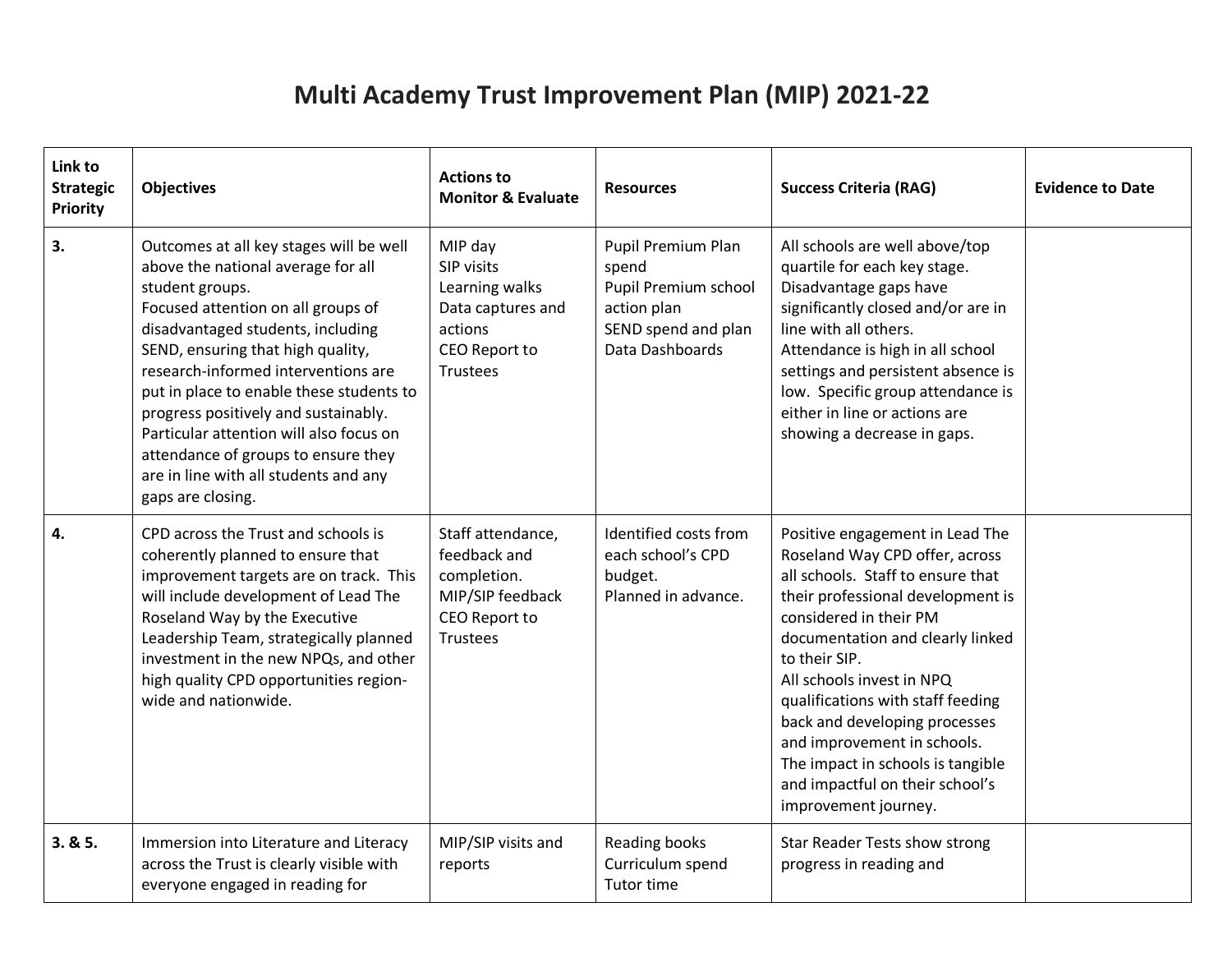|    | pleasure and thus further enhancing<br>Cultural Capital/Hinterland.<br>Secondary schools continue developing<br>their reading, driven through tutor<br>time. Presence of fiction and non-fiction<br>texts across the curriculum is<br>specifically planned.<br>Primary schools continue to develop<br>their reading resources and engage<br>their students in reading for pleasure.<br>Phonics development in primary<br>schools allows all students to<br>successfully complete the check.<br>A considerate curriculum planning<br>enhancing students' verbal skills that<br>increases their subject specific<br>vocabulary, emotional literacy,<br>assertiveness and self-esteem beyond<br>their educational setting.<br>Extended writing opportunities are<br>planned and students' books have<br>plenty of evidence that they can sustain<br>high quality writing. | Learning walk<br>feedback<br>CEO Report to<br>Trustees<br>ELT agenda points<br>and actions<br><b>T&amp;L Forum</b> | Literacy Coordinator -<br><b>UPR</b> dedication | comprehension skills for all and<br>highlighted groups.<br>MIP/SIP reports high level literacy<br>in books, students talk freely and<br>fluently about the books they<br>read.<br>Through Learning Journey<br>discussions with students they<br>can elicit specific examples of<br>texts/audio texts in lessons.<br>Wider range of students<br>participate in student leadership<br>opportunities as their<br>competence increases.<br>Students are more competent in<br>verbalising their views and able<br>to adapt their approach to<br>different contexts; they<br>demonstrate an increased<br>empathy; they show awareness<br>of their audiences.<br>Outcomes at all levels are strong<br>and in the top quartile nationally.<br>Students' production is<br>increasing: the level of<br>production is comparable across<br>the subjects.<br>Students are competent in<br>applying technical and/or<br>emotive vocabulary; they are<br>able to verbalise how they<br>approached and accomplished<br>the particular task and why. |  |
|----|------------------------------------------------------------------------------------------------------------------------------------------------------------------------------------------------------------------------------------------------------------------------------------------------------------------------------------------------------------------------------------------------------------------------------------------------------------------------------------------------------------------------------------------------------------------------------------------------------------------------------------------------------------------------------------------------------------------------------------------------------------------------------------------------------------------------------------------------------------------------|--------------------------------------------------------------------------------------------------------------------|-------------------------------------------------|--------------------------------------------------------------------------------------------------------------------------------------------------------------------------------------------------------------------------------------------------------------------------------------------------------------------------------------------------------------------------------------------------------------------------------------------------------------------------------------------------------------------------------------------------------------------------------------------------------------------------------------------------------------------------------------------------------------------------------------------------------------------------------------------------------------------------------------------------------------------------------------------------------------------------------------------------------------------------------------------------------------------------------------|--|
| 5. | Quality of Education including the use<br>of the Catch-Up funding. All classroom-<br>based staff continue to evaluate the<br>implementation of their curriculums.<br>To further develop the quality of                                                                                                                                                                                                                                                                                                                                                                                                                                                                                                                                                                                                                                                                 | MIP/SIP reports<br><b>ELT</b> meetings<br>Learning walk<br>feedback<br>Data catch                                  | Curriculum spends.<br>Catch-Up spend.           | Learning Journeys are very<br>visible. Students are competent<br>in explaining where they are on<br>their journey, how they are doing                                                                                                                                                                                                                                                                                                                                                                                                                                                                                                                                                                                                                                                                                                                                                                                                                                                                                                |  |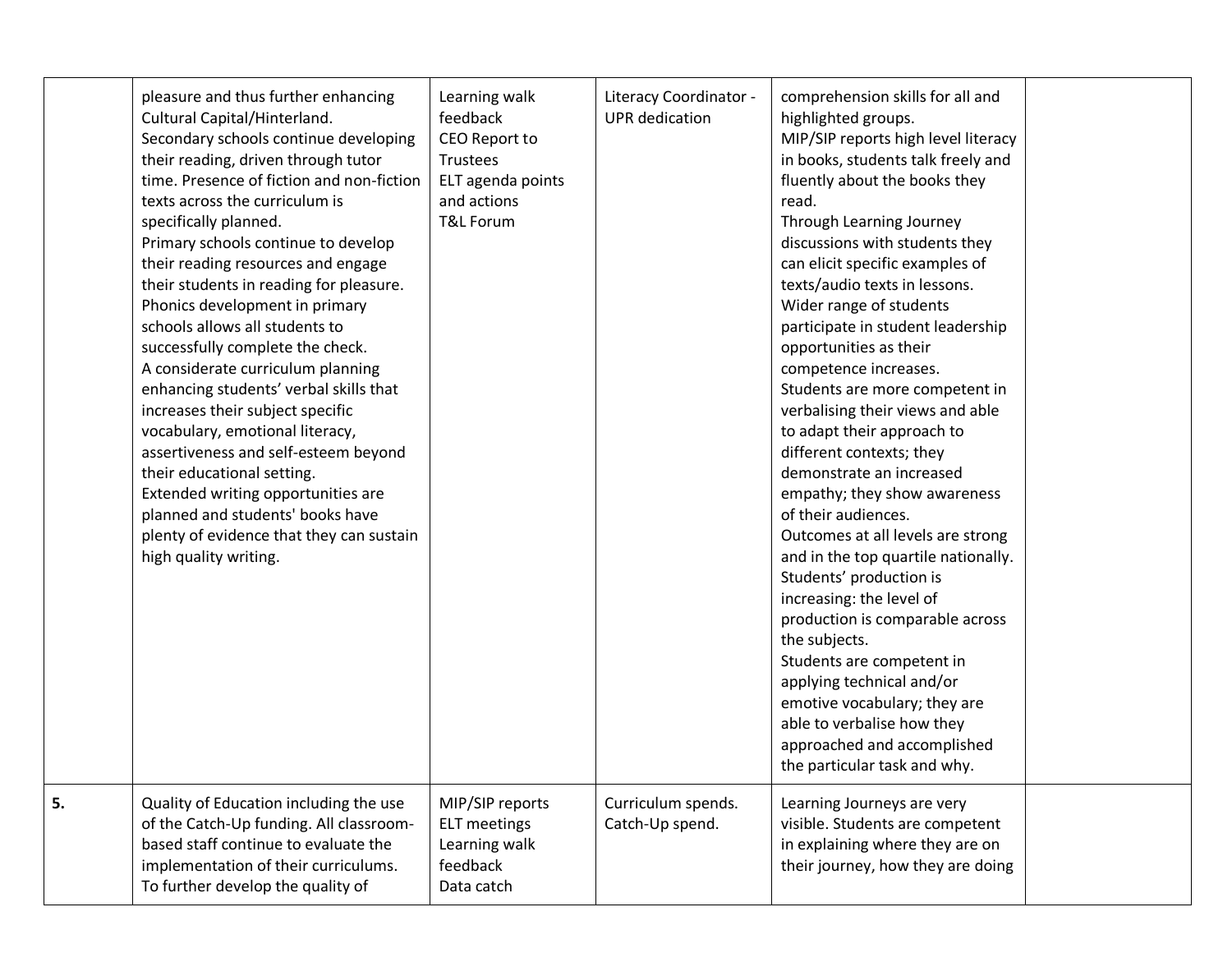|    | implementation via Rosenshine's<br>Principles in Action. All schools make<br>use of inset time and staff meetings to<br>share feedback and best practice. Staff<br>are actively engaged in the discussions<br>and regularly attend T&L Forums. All<br>catch-up spend is well-planned and<br>evaluated for impact for all student<br>groups.<br>School leaders at all levels will identify<br>early those students that require<br>interventions to ensure they are<br>progressing in line with their<br>expectations. | Monitoring of the<br>gaps and reduced<br>gaps after Catch-up<br>Family Learning -<br>sharing the school<br>approaches and<br>school quality of<br>education culture<br>School-based /<br>Trust-based T&L<br>Forum<br>Google Classrooms |                                                                                        | and how it links with past and<br>future learning.<br>All stakeholders knowledgeable<br>of the learning journeys<br>irrespective of the year groups<br>they teach.<br>Learning walks and lesson<br>monitoring shows a high level of<br>teacher development through<br>outstanding delivery in the<br>classroom.<br>Catch-Up evaluations clearly<br>show impact on identified<br>students - rate of progress,<br>positive behaviours, attendance.<br>Staff engagement in T&L Forums<br>increasing and shared leadership<br>evident; staff feedback and PM<br>reviews reflect this; high job<br>satisfaction.<br>Accurate identification of<br>individual students for<br>intervention shows impact on<br>progress and attainment for<br>those students. |  |
|----|-----------------------------------------------------------------------------------------------------------------------------------------------------------------------------------------------------------------------------------------------------------------------------------------------------------------------------------------------------------------------------------------------------------------------------------------------------------------------------------------------------------------------|----------------------------------------------------------------------------------------------------------------------------------------------------------------------------------------------------------------------------------------|----------------------------------------------------------------------------------------|--------------------------------------------------------------------------------------------------------------------------------------------------------------------------------------------------------------------------------------------------------------------------------------------------------------------------------------------------------------------------------------------------------------------------------------------------------------------------------------------------------------------------------------------------------------------------------------------------------------------------------------------------------------------------------------------------------------------------------------------------------|--|
| 3. | Continued collaborative development<br>on positive behaviours for learning.<br>Schools will work together to develop<br>their positive behaviour policies and<br>focus on engagement and<br>encouragement. Schools will pay close<br>attention to students that struggle with<br>attendance and positive behaviour.<br>Positive interventions will be in place<br>early and parents/carers will receive<br>regular communications on progress.                                                                        | CEO Report to<br>Trustees<br>MIP/SIP visit reports<br>Trustee monitoring<br>visit reports<br>School internal data                                                                                                                      | <b>EWO SLA</b><br><b>Tutor Time</b><br>Outreach work<br>Alternative education<br>costs | Attendance in all settings is well<br>above the national average.<br>Persistent Absence is significantly<br>low in all settings.<br>Identified students have ongoing<br>positive interventions and these<br>are having an impact over time<br>such as a reduction in sanctions<br>including fixed term exclusions.                                                                                                                                                                                                                                                                                                                                                                                                                                     |  |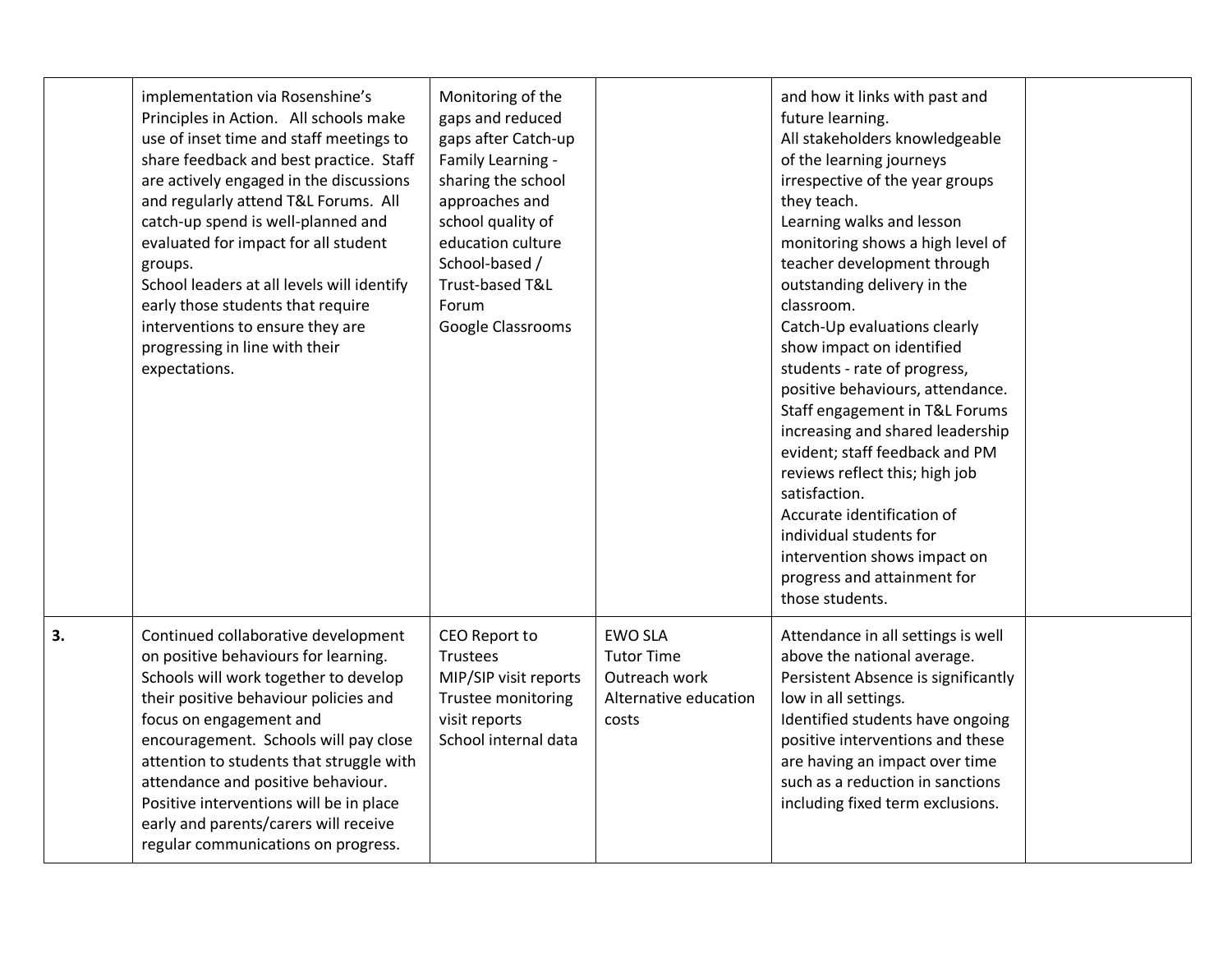| 1.84. | Trust Collaboration work is evident in<br>our drive for continuous improvement.<br>Staff know, understand and talk<br>positively about the Trust Vision and<br>Values. Many collaborative<br>partnerships are ongoing and forming<br>to allow professional discussions,<br>challenge and improvement. These<br>collaborations are formalised and the<br>impact is reported to in-school<br>Leadership Teams and the Executive<br>Leadership Team. | Staff networks are<br>formed and meet<br>regularly.<br>Outcomes/actions<br>are shared across<br>the Trust.<br>LT meeting minutes<br>ELT meeting minutes                                          | Inset time<br>Staff meeting time                                                                                                    | Staff support networks in place<br>including DSL, SENDCO, PSHE,<br>T&L, PP and support staff<br>partnerships. These<br>collaborations are evidenced<br>through improvement in school<br>policies and systems and all staff<br>and students benefit.<br>Trust Mission, Vision and Values<br>developed, published and known.<br>Strong outcomes of students.<br>Staff collaborations are<br>evidenced in school<br>improvement.                         |  |
|-------|---------------------------------------------------------------------------------------------------------------------------------------------------------------------------------------------------------------------------------------------------------------------------------------------------------------------------------------------------------------------------------------------------------------------------------------------------|--------------------------------------------------------------------------------------------------------------------------------------------------------------------------------------------------|-------------------------------------------------------------------------------------------------------------------------------------|-------------------------------------------------------------------------------------------------------------------------------------------------------------------------------------------------------------------------------------------------------------------------------------------------------------------------------------------------------------------------------------------------------------------------------------------------------|--|
| 4.    | Teaching School Hub, OneCornwall, is<br>impactful in all TRMAT schools.<br>ITT- centralised approach promotes<br>high staff retention and development of<br>the highest calibre staff. ECTs are<br>benefitting from high quality CPD from<br>their mentors and rapidly developing<br>their skills. Leaders at all levels are<br>benefitting from attending NPQ CPD<br>and delivering change in their own<br>setting.                              | Feedback<br>evaluations from ITT,<br>ECT and NQT+1<br>teachers across the<br>Trust.<br>Progress reports and<br>evaluations from<br>ECTs and NQT+1<br><b>Advisory Board</b><br>points and actions | DfE funding                                                                                                                         | High quality assured ITT provision<br>Trust-wide and increasing<br>capacity across the Trust to<br>provide placements as lead and<br>partner schools.<br>KPIs identified in DfE return are<br>met.<br>ECT fully engaged in Teach First<br>modules.<br>Successful delivery of NPQs.<br>Positive feedback from<br>stakeholder/partners across<br>Cornwall.<br>TSH financially self-sustainable<br>and not reliant on resources from<br>the wider Trust. |  |
| 2.    | Safeguarding developments with a<br>particular focus on Peer-to-Peer, sexual<br>abuse and/or harassment through<br>ongoing high quality training and<br>discussion with staff and students.<br>Development of teaching through PSHE,<br>RSHE (Relationships, Sex and Health                                                                                                                                                                       | MIP/SIP reports<br>CEO Report to<br>Trustees<br>Student leadership<br>feedback<br>School-based staff<br>training records                                                                         | <b>Training time</b><br>School spend on<br>bespoke safeguarding<br>training<br>Trust-wide<br>collaboration within<br>the same phase | Positive staff and student<br>feedback.<br>Potential OFSTED reports.<br>RSHE curriculum intent is well<br>thought through and<br>appropriate.                                                                                                                                                                                                                                                                                                         |  |